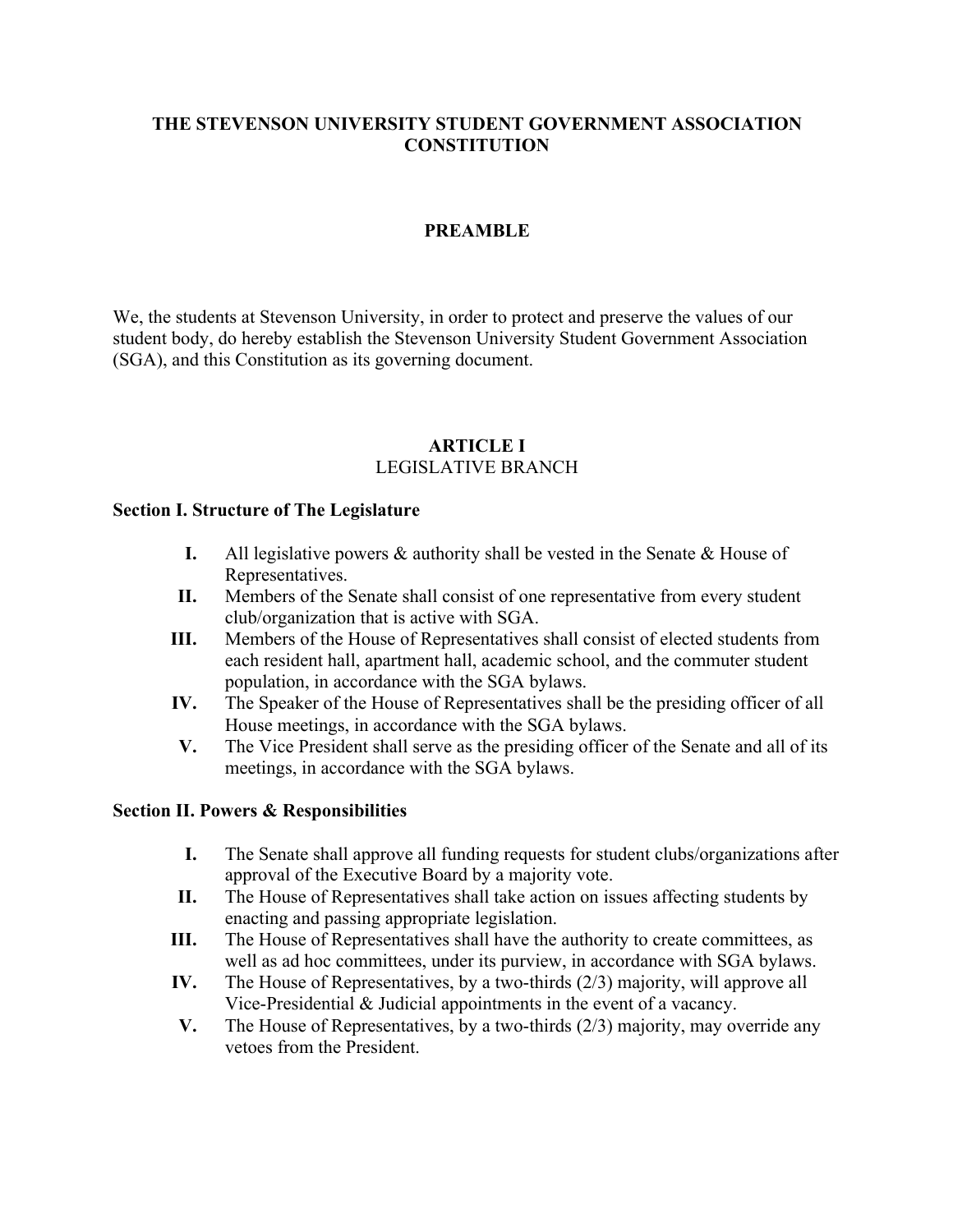- **VI.** The House of Representatives, by a three-fourths (3/4) vote, may bring forth (an) article(s) of impeachment(s) to the Judicial Board for desertion of duty against appointed or elected officers of any branch of SGA.
- **VII.** The responsibilities of the Senate and House of Representatives shall be designated in the SGA bylaws.

# **ARTICLE II**

# EXECUTIVE BRANCH

## **Section I. Structure of the Executive Branch**

- **I.** All executive powers & authority shall be vested in the officers of the Executive Branch of the Student Government Association, elected annually, and in the appointed Executive Cabinet members as specified in the SGA bylaws or as delegated to them by the President.
- **II.** The President shall be elected annually and serve as the presiding officer of the Executive Cabinet, in accordance with the SGA bylaws.
- **III.** The Vice President shall be elected annually, in accordance with the SGA bylaws.
- **IV.** The Class Representatives shall serve on the Executive Cabinet.
- **V.** The appointed Directors of the Executive Cabinet shall be the Director of Finance, Director of Philanthropy, Director of Public Relations & Alumni Outreach, and the Director of Diversity & Inclusion, in accordance with the SGA bylaws.

### **Section II. Powers & Responsibilities**

- **I.** The Executive Branch shall be charged with implementing and adhering to all resolutions/legislation passed by the Senate.
- **II.** Executive Board members shall be ex-officio, non-voting members of the Legislature and only the President shall the power to introduce legislation through the House of Representatives.
- **III.** Directors of the Executive Cabinet shall be appointed by the President and approved by a majority vote of the House of Representatives.
- **IV.** The SGA President shall have the authority to veto legislation/resolutions.
- **V.** The responsibilities of the Executive Branch shall be designated in the SGA bylaws.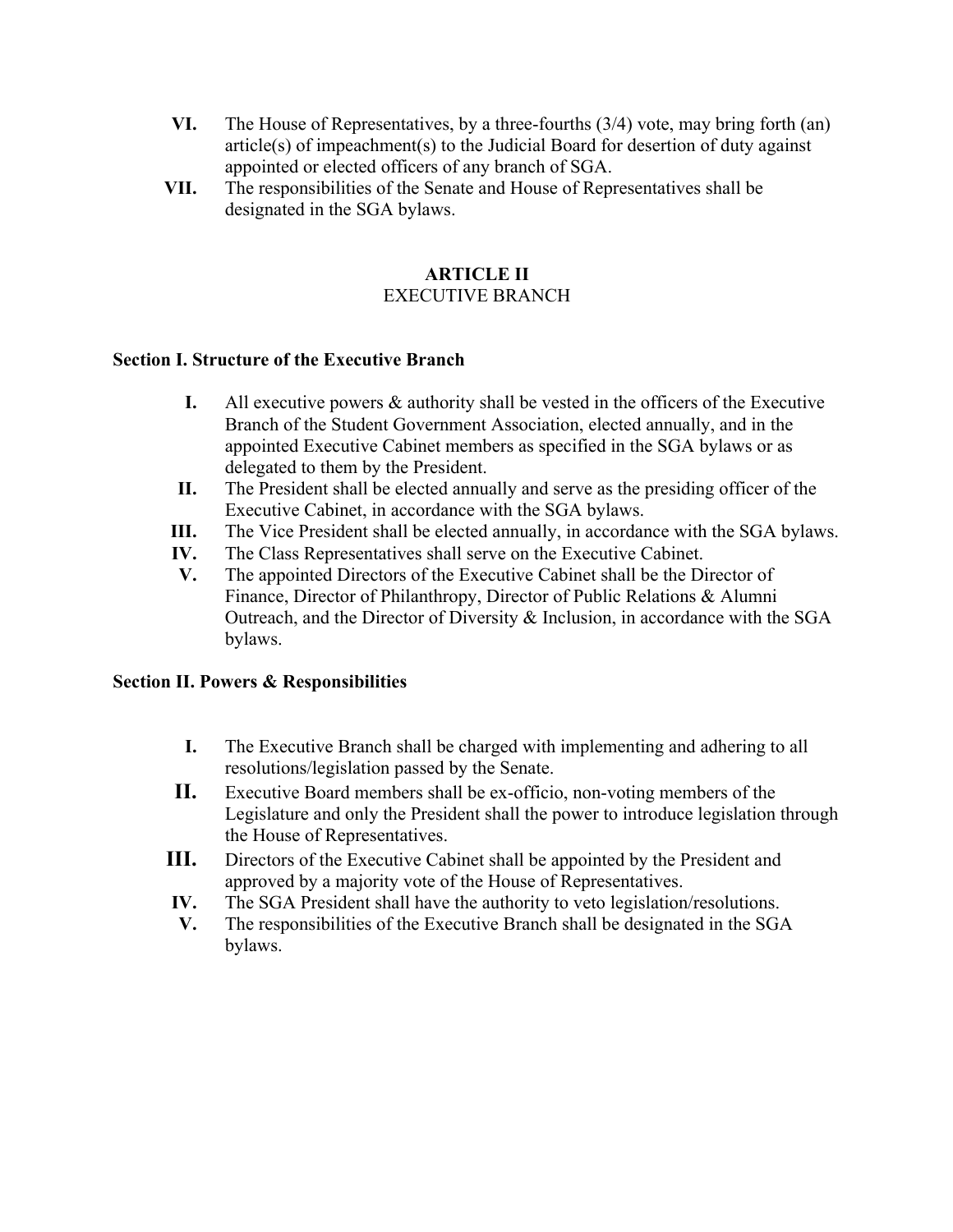#### **ARTICLE III** JUDICIAL BRANCH

#### **Section I. Structure of The Judicial Branch**

**I.** All judicial powers granted herein shall be vested in the Judicial Branch of the Student Government Association with appellate jurisdiction vested in the Judicial Board.

#### **Sub-Section II. Duties & Responsibilities**

- **I.** The Judicial Board shall have original jurisdiction over the constitutionality of any action taken by the SGA, any affiliates, and members in accordance with the SGA Constitution.
- **II.** The Judicial Board shall have original jurisdiction over constitutional conflicts between two or more SGA recognized student groups and governing organizations.

#### **Sub-Section III. Protocol**

- **I.** The Judicial Board shall review all impeachment articles brought forth by the Senate and render a final decision.
- **II.** When the Judicial Board is considering a case, the decision must be voted by a majority of the members present.
- **III.** All rules & procedures will be followed and established in the SGA bylaws.

#### **ARTICLE IV**  ADVISORS

Section I. (A) Representative(s) of the Office of Student Affairs shall serve as the advisor(s) of the SGA.

# **ARTICLE V**

#### **AUTHORITY**

**Section I.** This document shall take precedence over all student instruments governing the undergraduate student body of Stevenson University.

**Section II.** All recognized student clubs/organizations that are active or in good standing with SGA shall be under the authority of the Senate of SGA. To satisfy requirements for allocation of funds and/or to remain in good standing with SGA, each club/organization needs to be represented in the Senate only. This authority shall be original and final.